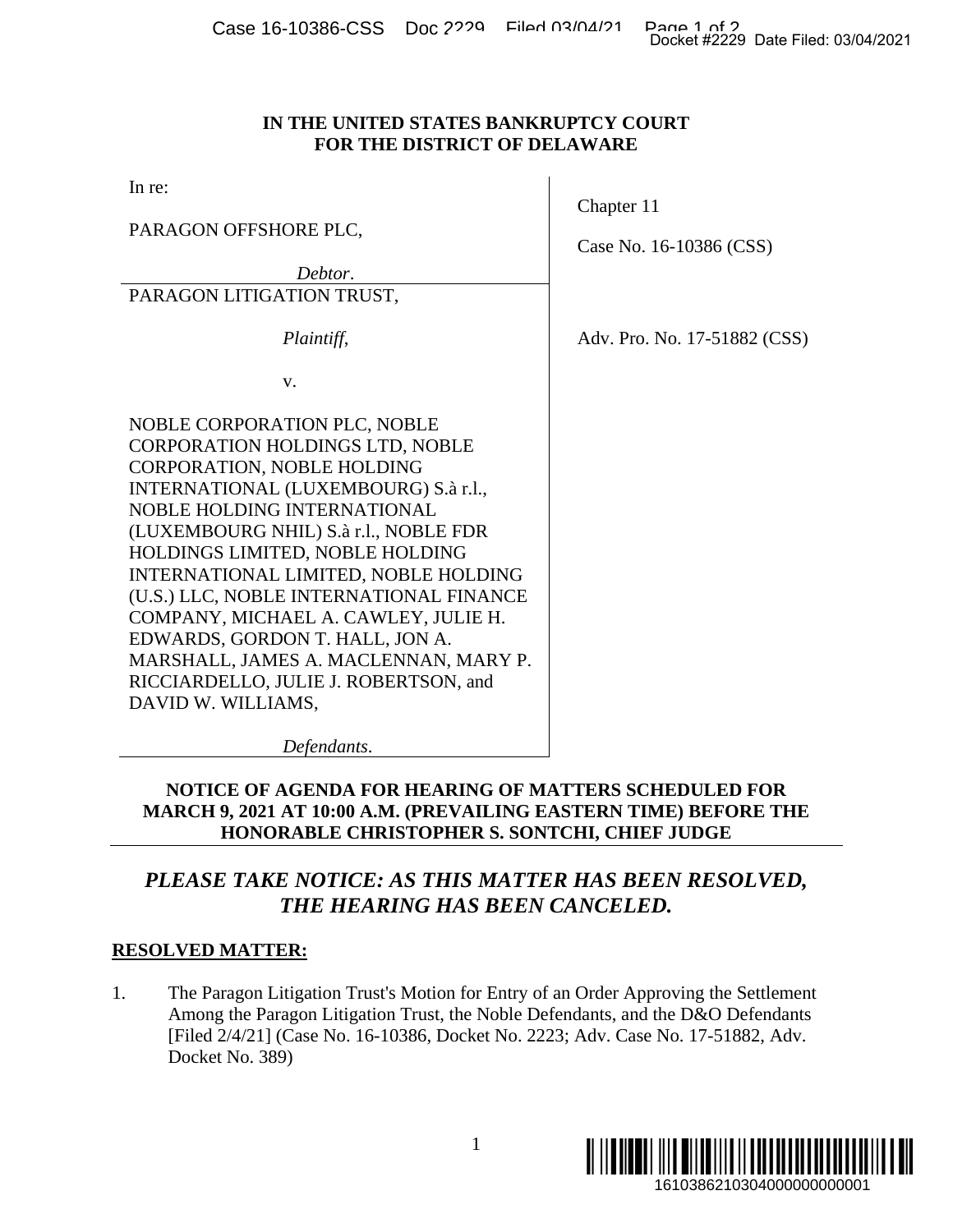Response Deadline: February 18, 2021 at 4:00 p.m. (ET). Extended for the U.S. Trustee to February 23, 2021 at 4:00 p.m. (ET).

Responses Received: Informal comments from the U.S. Trustee.

# Related Pleadings:

- A. Certification of Counsel Regarding The Paragon Litigation Trust's Motion for Entry of an Order Approving the Settlement Among the Paragon Litigation Trust, the Noble Defendants, and the D&O Defendants [Filed 2/23/21] (Case No. 16- 10386, Docket No. 2226; Adv. Case No. 17-51882, Adv. Docket No. 391)
- B. [Signed] Order Approving the Settlement Among the Paragon Litigation Trust, the Noble Defendants, and the D&O Defendants [Filed 2/24/21] (Case No. 16- 10386, Docket No. 2227; Adv. Case No. 17-51882, Adv. Docket No. 392)

Status: The Court has entered the order on this matter and it is now resolved.

# Dated: March 4, 2021 PACHULSKI STANG ZIEHL & JONES LLP

*/s/ Timothy P. Cairns* 

Laura Davis Jones (DE Bar No. 2436) Timothy P. Cairns (DE Bar No. 4228) 919 N. Market Street, 17th Floor, P.O. Box 8705 Wilmington, DE 19899-8705 (Courier 19801) Telephone: (302) 652-4100 Facsimile: (302) 652-4400 Email: ljones@pszjlaw.com tcairns@pszjlaw.com

 $-$  and  $-$ 

KIRKLAND & ELLIS LLP David J. Zott, P.C. (admitted *pro hac vice*) Jeffrey J. Zeiger, P.C. (admitted *pro hac vice*) William E. Arnault (admitted *pro hac vice*) Anne I. Salomon (admitted *pro hac vice*) 300 N. LaSalle Street Chicago, IL 60654 Telephone: (312) 862-2000 Facsimile: (312) 862-2200 Email: dzott@kirkland.com jzeiger@kirkland.com warnault@kirkland.com anne.salomon@kirkland.com

*Co-Counsel for Paragon Litigation Trust*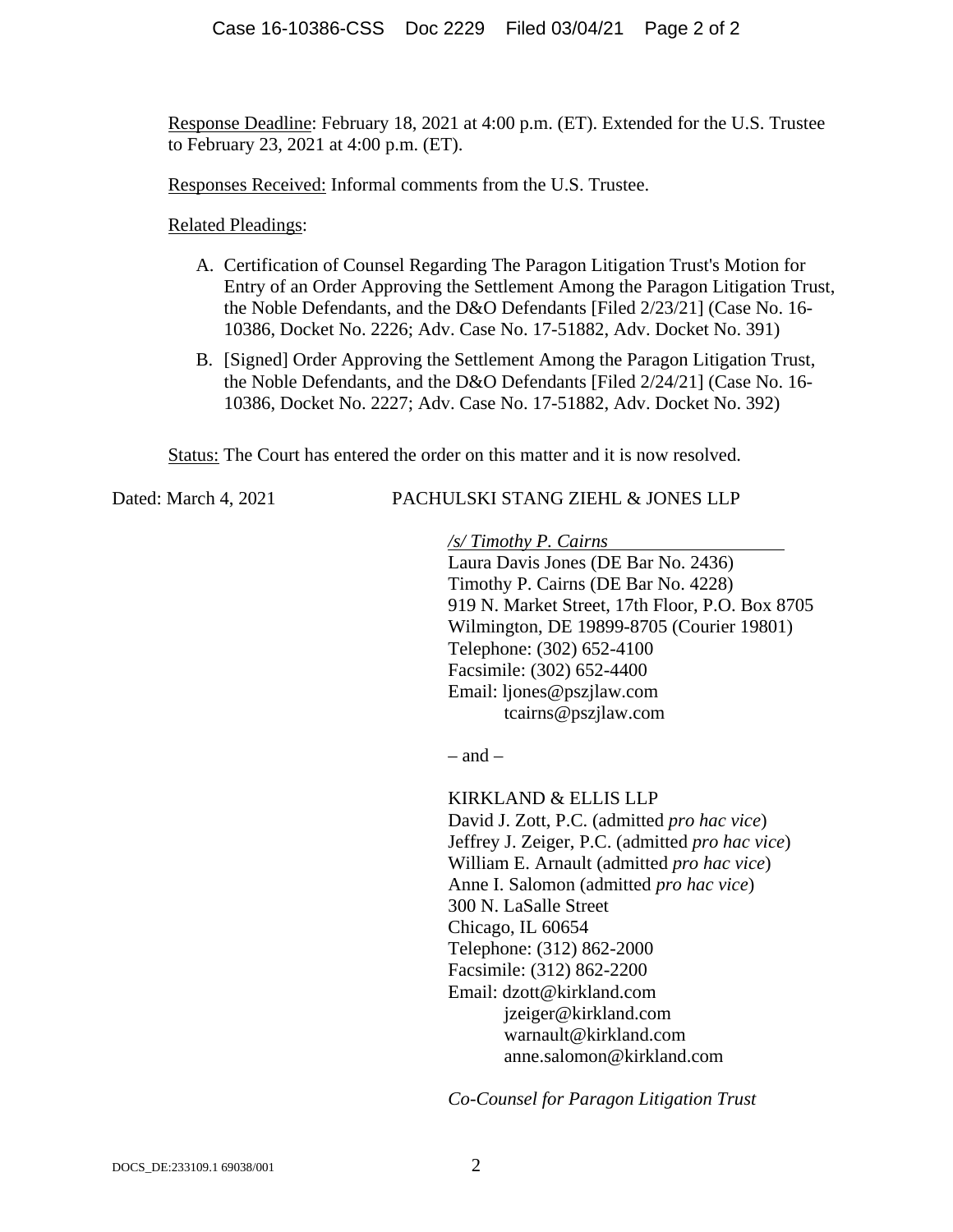#### IN THE UNITED STATES BANKRUPTCY COURT FOR THE DISTRICT OF DELAWARE

| In re:                                                                             | Chapter 11                    |
|------------------------------------------------------------------------------------|-------------------------------|
| PARAGON OFFSHORE PLC, et al.,                                                      |                               |
|                                                                                    | Case No. 16-10386 (CSS)       |
| Debtors.                                                                           | (Jointly Administered)        |
| PARAGON LITIGATION TRUST,                                                          |                               |
|                                                                                    |                               |
| Plaintiff,                                                                         |                               |
|                                                                                    |                               |
| $V_{\rm}$                                                                          | Adv. Proc. No. 17-51882 (CSS) |
| NOBLE CORPORATION PLC, NOBLE CORPORATION                                           |                               |
| HOLDINGS LTD, NOBLE CORPORATION, NOBLE                                             |                               |
| HOLDING INTERNATIONAL (LUXEMBOURG) S.à.r.l.,<br><b>NOBLE HOLDING INTERNATIONAL</b> |                               |
| (LUXEMBOURG NHIL) S.à.r.l., NOBLE FDR                                              |                               |
| HOLDINGS LIMITED, NOBLE HOLDING                                                    |                               |
| INTERNATIONAL LIMITED, NOBLE HOLDING (U.S.)                                        |                               |
| LLC, NOBLE INTERNATIONAL FINANCE                                                   |                               |
| COMPANY, MICHAEL A. CAWLEY, JULIE H.                                               |                               |
| EDWARDS, GORDON T. HALL, JON A. MARSHALL,                                          |                               |
| JAMES A. MACLENNAN, MARY P. RICCIARDELLO,                                          |                               |
| JULIE J. ROBERTSON, AND DAVID W. WILLIAMS,                                         |                               |
|                                                                                    |                               |
|                                                                                    |                               |

Defendants.

#### **CERTIFICATE OF SERVICE**

I, Timothy P. Cairns, hereby certify that on the 4th day of March, 2021, I caused a copy

of the following document to be served on the individuals on the attached service list in the manner

indicated.

#### **NOTICE OF AGENDA FOR HEARING OF MATTERS SCHEDULED FOR MARCH 9, 2021 AT 10:00 A.M. (PREVAILING EASTERN TIME) BEFORE THE HONORABLE CHRISTOPHER S. SONTCHI, CHIEF JUDGE [HEARING CANCELED]**

Dated: March 4, 2021

*/s/ Timothy P. Cairns*  Timothy P. Cairns (DE Bar No. 4228)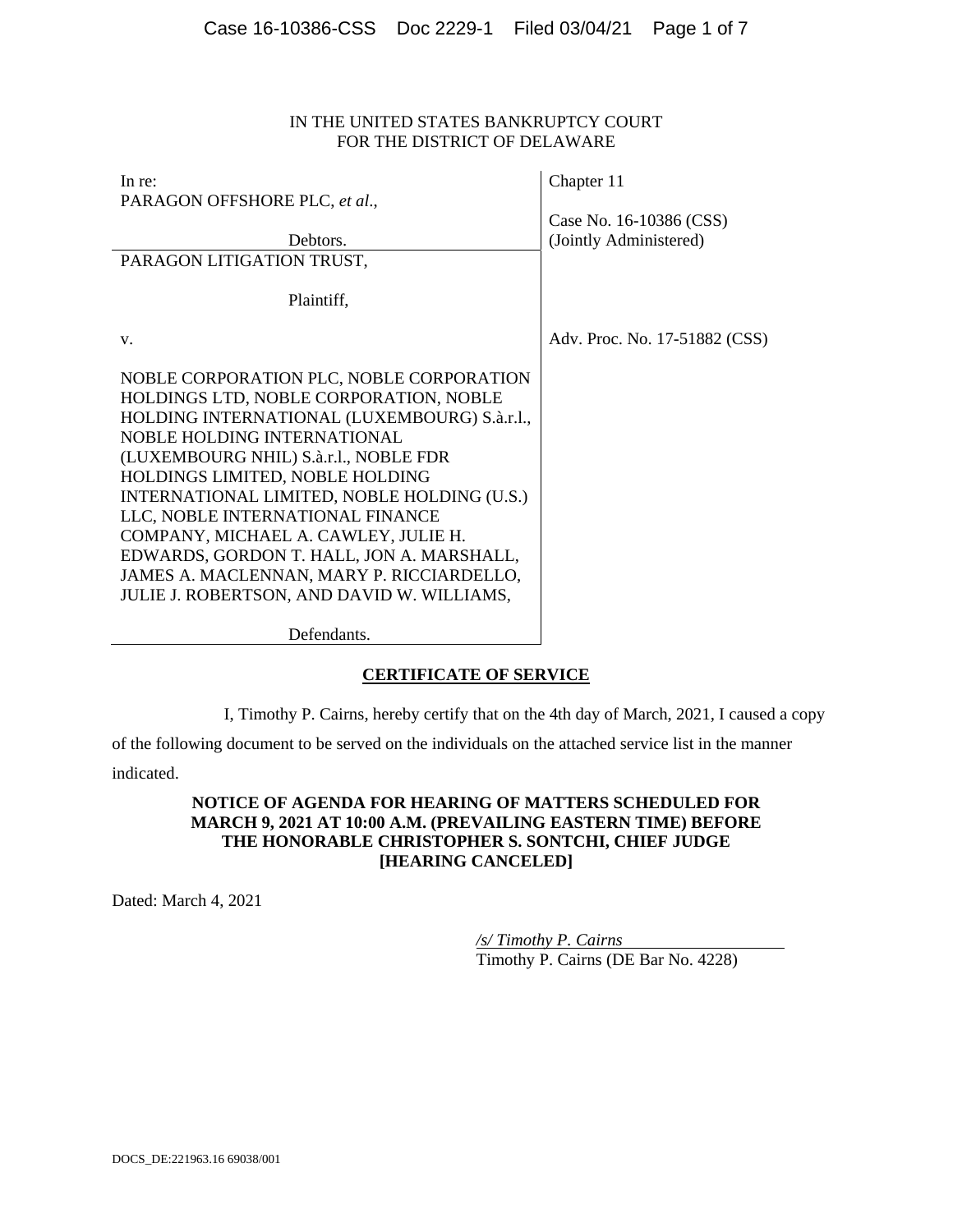Paragon Offshore PLC – Adversary Service List Adv. Proc. No. 17-51882 (CSS) Doc #221939 11-Electronic Mail

#### *VIA ELECTRONIC MAIL*

Counsel to Defendants Skadden, Arps, Slate, Meagher & Flom LLP Anthony W. Clark Stephen J. Della Penna One Rodney Square Wilmington, DE 19801 Email: anthony.clark@skadden.com stephen.dellapenna@skadden.com

#### *VIA ELECTRONIC MAIL*

Counsel to Defendants Skadden, Arps, Slate, Meagher & Flom LLP George A. Zimmerman Lauren E. Aguiar One Manhattan West New York, New York 10001 Email: george.zimmerman@skadden.com lauren.aguiar@skadden.com

#### *VIA ELECTRONIC MAIL*

Counsel to Defendants Skadden, Arps, Slate, Meagher & Flom LLP Wallis M. Hampton 1000 Louisiana Street, Suite 6800 Houston, Texas 77002-5026

Email: wallis.hampton@skadden.com

#### *VIA ELECTRONIC MAIL*

Conflict Counsel Joseph A. Matteo, Esq. Barnes & Thornburg LLP 445 Park Ave., Suite 700 New York, New York 10022 Email: jmatteo@btlaw.com

#### *VIA ELECTRONIC MAIL*

(Counsel to Julie J. Robertson) Douglas D. Herrmann Marcy J. McLaughlin Smith TROUTMAN PEPPER HAMILTON SANDERS LLP Hercules Plaza, Suite 5100 1313 N. Market Street Wilmington, Delaware 19899-1709 E-mail: douglas.herrmann@troutman.com marcy.smith@troutman.com

#### *VIA ELECTRONIC MAIL*

(Counsel to Julie J. Robertson) Andrew S. Hicks SCHIFFER HICKS JOHNSON PLLC 700 Louisiana St., Suite 2650 Houston, TX 77002 E-mail: ahicks@shjlawfirm.com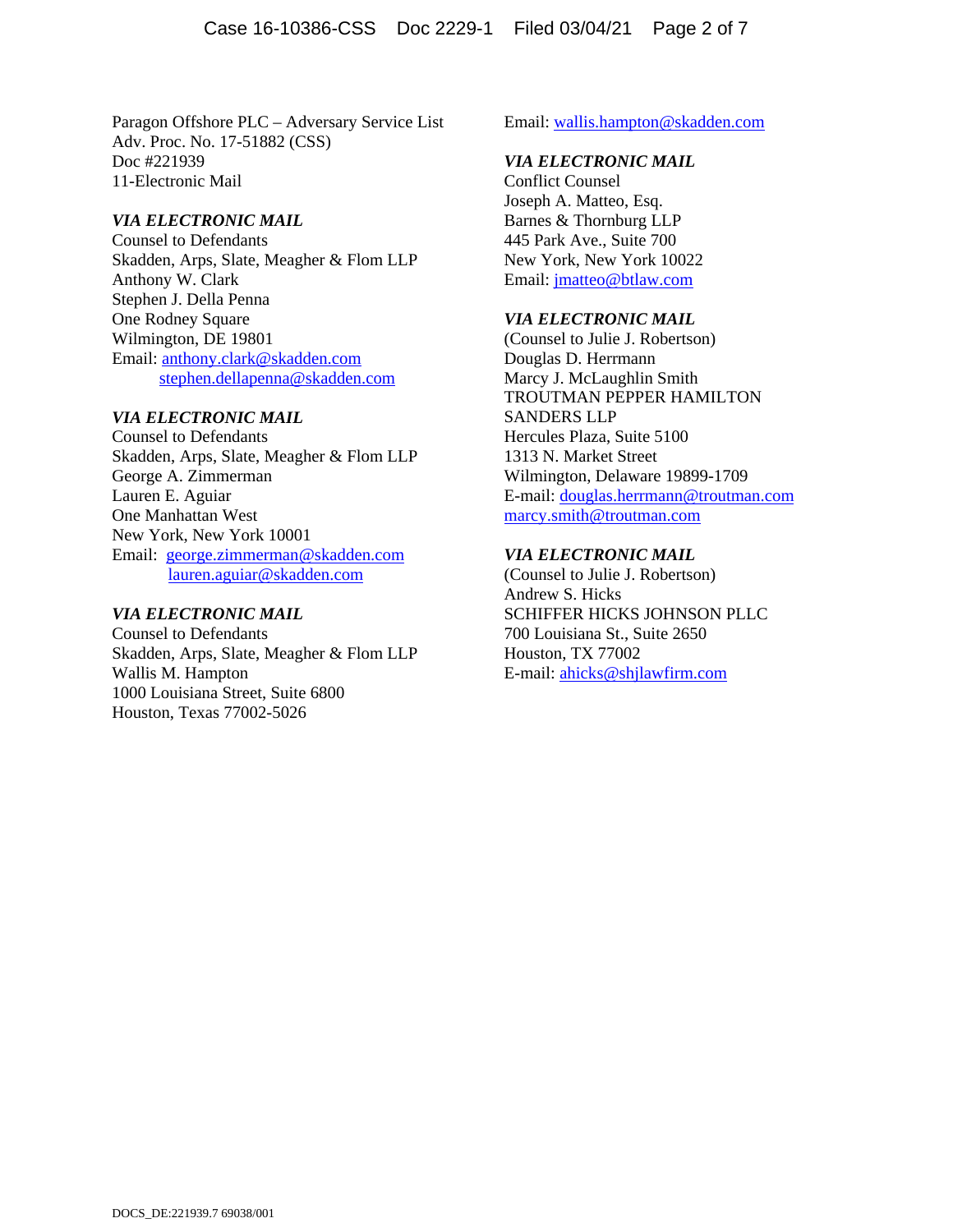Paragon Offshore 2002 Service List Case No. 16-10386 Document No. 232829 05 – First Class Mail 68 – Electronic Mail

# *(Attorneys for Paragon Litigation Trust*) Laura Davis Jones, Esquire Timothy P. Cairns, Esquire Pachulski Stang Ziehl & Jones LLP 919 N. Market Street, 17<sup>th</sup> Floor Wilmington, DE 19899-8705 Email: ljones@pszjlaw.com; tcairns@pszjlaw.com

# *FIRST CLASS MAIL*

Angelo Gordon & Co., LP Attn Gavin Baiera 245 Park Avenue New York, NY 10167

#### *FIRST CLASS MAIL*

Paragon Offshore PLC 3151 Briarpark Drive Suite 700 Houston, TX 77042

#### *FIRST CLASS MAIL*

Arosa Capital Management, L.P. Attn Jonathan Feiler 120 West 45th St Suite 3700 New York, NY 10036

# *FIRST CLASS MAIL*

Internal Revenue Service Centralized Insolvency Operation PO Box 7346 Philadelphia, PA 19101-7346

### *FIRST CLASS MAIL*

Ricoh USA Inc Recovery & Bankruptcy Group 3920 Arkwright Road Suite 400 Macon, GA 31210

#### *ELECTRONIC MAIL*

Richards, Layton & Finger, P.A. Mark D. Collins, Esquire Amanda R. Steele, Esquire One Rodney Square 920 North King Street Wilmington, DE 19801 Email: collins@rlf.com

#### *ELECTRONIC MAIL*

Cozen O'Connor Mark E. Felger, Esquire Simon E. Fraser, Esquire 1201 N. Market St Suite 1001 Wilmington, DE 19801 Email: mfelger@cozen.com; sfraser@cozen.com

#### *ELECTRONIC MAIL*

Delaware Dept of Justice Attn Bankruptcy Dept 820 N. French Street, 6th Floor Wilmington, DE 19801 Email: attorney.general@state.de.us

#### *ELECTRONIC MAIL*

Landis Rath & Cobb LLP Adam G. Landis, Esquire Keri K. Mumford, Esquire Kimberly A. Brown, Esquire Travis J. Ferguson, Esquire 919 Market Street, Suite 1800 Wilmington, DE 19801 Email: landis@lrclaw.com; mumford@lrclaw.com; brown@lrclaw.com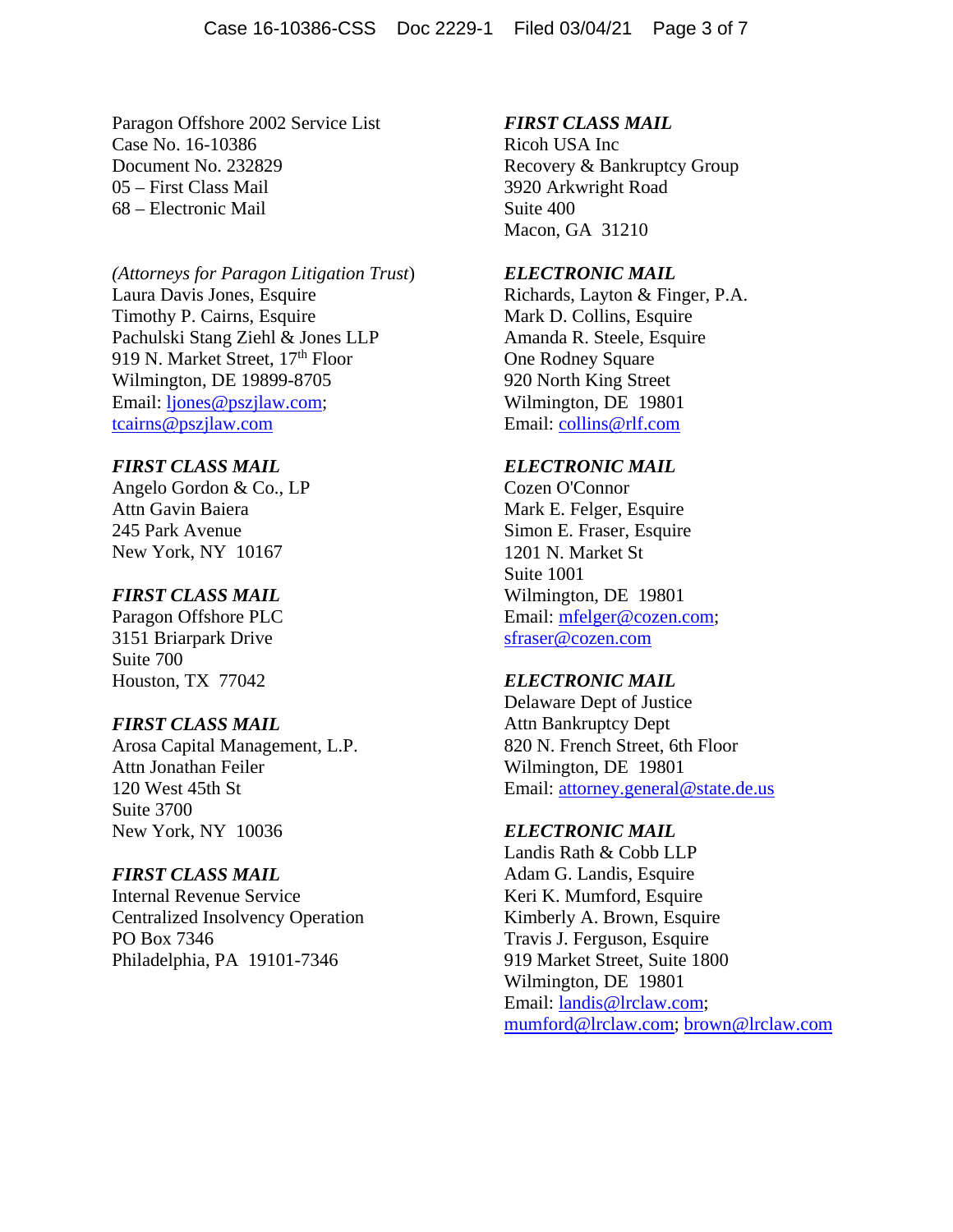Morgan, Lewis & Bockius LLP Jody C. Barillare, Esquire The Nemours Building 1007 N. Orange Street, Suite 501 Wilmington, DE 19801 Email: jbarillare@morganlewis.com

# *ELECTRONIC MAIL*

Office of the US Trustee Delaware Benjamin A. Hackman, Esquire 844 King Street, Suite 2207 Lockbox 35 Wilmington, DE 19899-0035 Email: benjamin.a.hackman@usdoj.gov

# *ELECTRONIC MAIL*

Office of the US Attorney General Kathy Jennings, Esquire Carvel State Office Building 820 N French Street Wilmington, DE 19801 Email: attorney.general@state.de.us

#### *ELECTRONIC MAIL*

Potter Anderson & Corroon LLP Jeremy W. Ryan, Esquire John A. Sensing, Esquire R. Stephen McNeill, Esquire D. Ryan Slaugh, Esquire 1313 N. Market Street, 6th floor PO Box 951 Wilmington, DE 19801-0951 Email: jryan@potteranderson.com; jsensing@potteranderson.com; rmcneill@potteranderson.com; rslaugh@potteranderson.com

#### *ELECTRONIC MAIL*

Skadden, Arps, Slate, Meagher & Flom LLP Stephen J. Della Penna, Esquire One Rodney Square P.O. Box 636 Wilmington, DE 19899-0636 Email: stephen.dellapenna@skadden.com

# *ELECTRONIC MAIL*

US Attorney for Delaware David C. Weiss, Esquire 1007 Orange Street, Suite 700 PO Box 2046 Wilmington, DE 19899-2046 Email: usade.ecfbankruptcy@usdoj.gov

#### *ELECTRONIC MAIL*

*(Attorneys for Paragon Litigation Trust)*  David J. Zott, P.C. Jeffrey J. Zeiger, P.C. William E. Arnault Anne I. Salomon Kirkland & Ellis LLP 300 N. LaSalle Street Chicago, IL 60654 Email: dzott@kirkland.com; jzeiger@kirkland.com; warnault@kirkland.com; anne.salomon@kirkland.com

# *ELECTRONIC MAIL*

Weil, Gotshal & Manges LLP Gary T. Holtzer, Esquire Stephen A. Youngman, Esquire 767 Fifth Avenue New York, NY 10153 Email: gary.holtzer@weil.com

#### *ELECTRONIC MAIL*

Aldridge Pite, LLP Christopher M. McDermott 4375 Jutland Drive, Suite 200 PO Box 17933 San Diego, CA 92177-0933 Email: cmcdermott@aldridgepite.com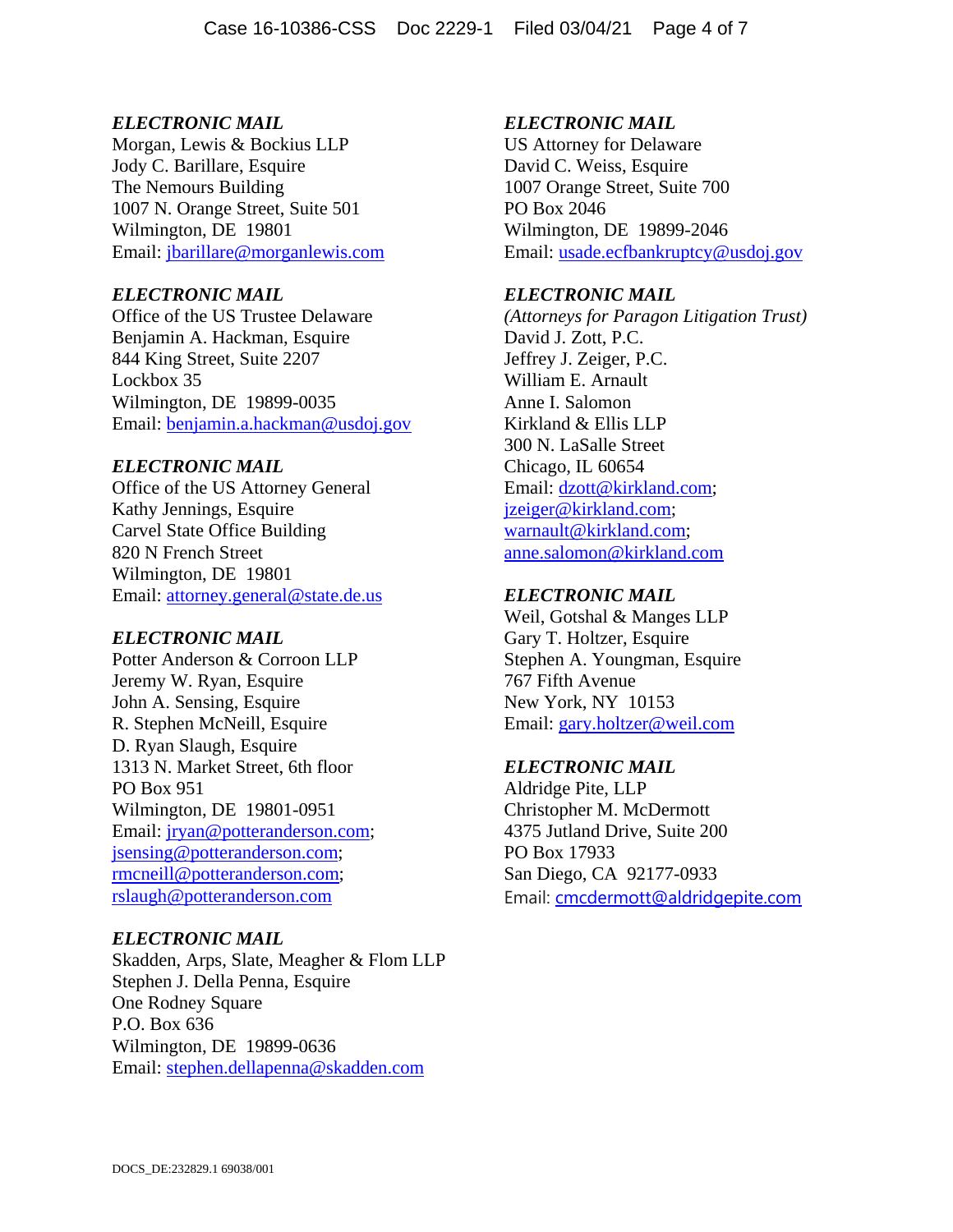Arnold & Porter Kaye Scholer LLP Mark F. Liscio, Esquire Scott D. Talmadge, Esquire Madlyn Gleich Primoff, Esquire Benjamin Mintz, Esquire 250 West 55th Street New York, NY 10019-9710 Email: scott.talmadge@apks.com; benjamin.mintz@apks.com

# *ELECTRONIC MAIL*

Brown & Connery, LLP Attn Donald K. Ludman 6 N. Broad Street, Suite 100 Woodbury, NJ 08096 Email: dludman@brownconnery.com

# *ELECTRONIC MAIL*

Buchalter Nemer, A Professional Corporation Shawn M. Christianson, Esquire Christine McIntire, Esquire 55 Second Street, 17th Floor San Francisco, CA 94105-3493 Email: schristianson@buchalter.com; cmcintire@buchalter.com

#### *ELECTRONIC MAIL*

Chiesa Shahinian & Giantomasi PC Scott A. Zuber, Esquire One Boland Drive West Orange, NJ 07052 Email: szuber@csglaw.com

### *ELECTRONIC MAIL*

Chiesa Shahinian & Giantomasi PC Beth J. Rotenberg, Esquire One Boland Drive West Orange, NJ 07052 Email: brotenberg@csglaw.com

# *ELECTRONIC MAIL*

Delaware Secretary of State Franchise Tax 401 Federal Street PO Box 898 Dover, DE 19903 Email: dosdoc\_bankruptcy@state.de.us

# *ELECTRONIC MAIL*

Delaware State Treasury 820 Silver Lake Blvd, Suite 100 Dover, DE 19904 Email: statetreasurer@state.de.us

# *ELECTRONIC MAIL*

*(Counsel to Fort Bend Independent School District and Alief Independent School District)*  Owen M. Sonik, Esquire Perdue, Brandon, Fielder, Collins & Mott, LLP 1235 North Loop W, Suite 600 Houston, TX 77008 Email: osonik@pbfcm.com

# *ELECTRONIC MAIL*

Freshfields Bruckhaus Deringer Mark F. Liscio, Esquire Scott D. Talmadge, Esquire 601 Lexington Avenue, 31st Floor New York, NY 10022 Email: mark.liscio@freshfields.com; scott.talmadge@freshfields.com

#### *ELECTRONIC MAIL*

Glenn Rogers PLLC Marvin E. Sprouse III, Esquire 11610 Bee Caves Road, Suite 220 Austin, TX 78738 Email: msprouse@glennrogerslaw.com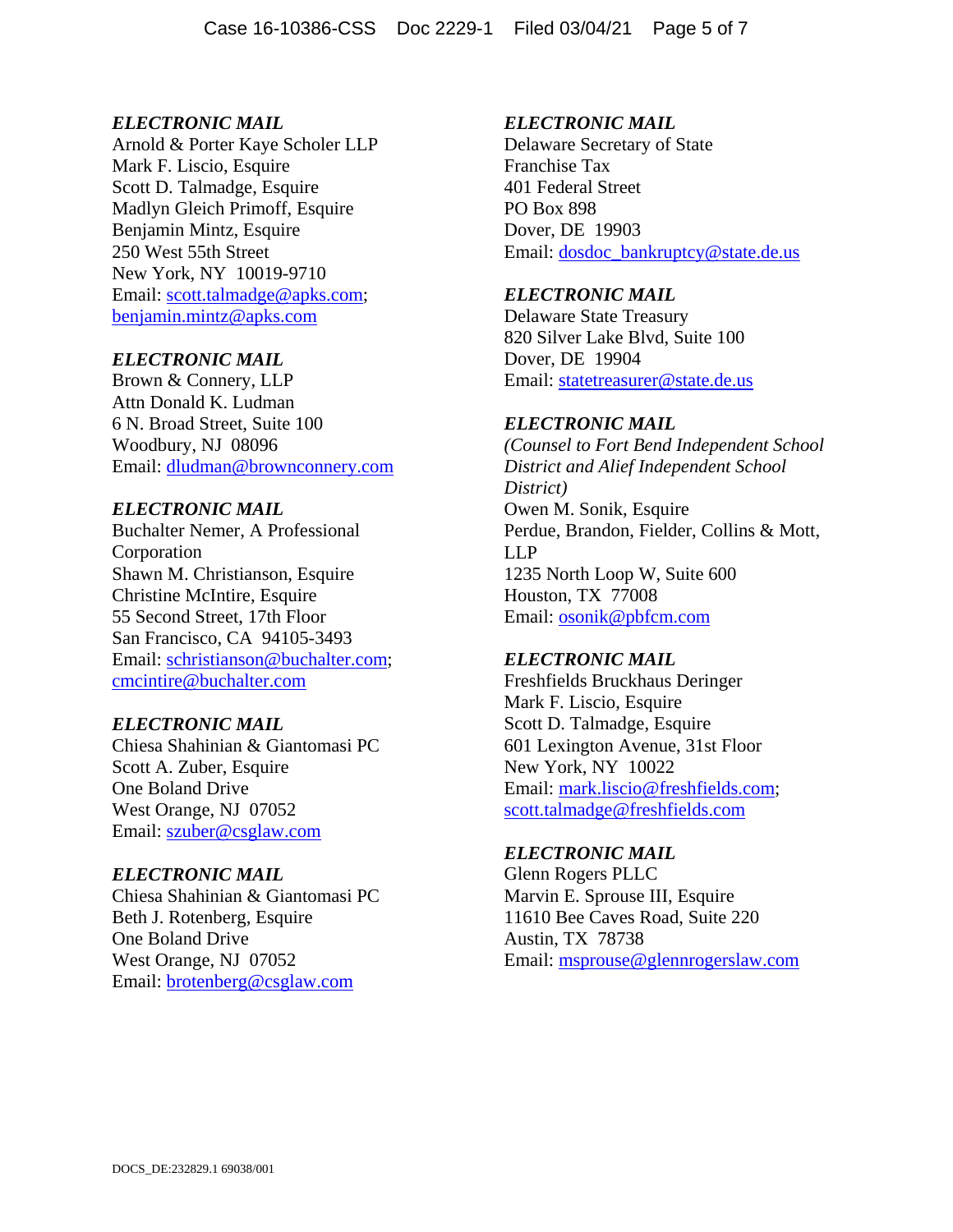Internal Revenue Service Insolvency Section 31 Hopkins Plaza, Room 1150 Baltimore, MD 21201 Email: SBSE.Insolvency.Balt@irs.gov

# *ELECTRONIC MAIL*

Iron Mountain Information Management, LLC Joseph Corrigan One Federal Street Boston, MA 02110 Email: Bankruptcy2@ironmountain.com

# *ELECTRONIC MAIL*

Katten Muchin Rosenman LLP Karen B. Dine, Esquire Rebecca Kinburn, Esquire 575 Madison Avenue New York, NY 10022-2585 Email: rebecca.kinburn@kattenlaw.com; karen.dine@kattenlaw.com

# *ELECTRONIC MAIL*

Katten Muchin Rosenman LLP Jerry L. Hall, Esquire 2900 K Street NW North Tower, Suite 200 Washington, DC 20007-5118 Email: jerry.hall@kattenlaw.com

#### *ELECTRONIC MAIL*

Kay D. Brock, Esquire Assistant County Attorney PO Box 1748 Austin, TX 78767 Email: kay.brock@traviscountytx.gov

# *ELECTRONIC MAIL*

Linebarger Goggan Blair & Sampson, LLP John P. Dillman, Esquire PO Box 3064 Houston, TX 77253-3064 Email: houston\_bankruptcy@publicans.com

# *ELECTRONIC MAIL*

Montgomery Barnett, LLP Stephen L. Williamson, Esquire Michael Landis, Esquire 3300 Energy Centre 1100 Poydras Street New Orleans, LA 70163 Email: swilliamson@monbar.com

# *ELECTRONIC MAIL*

Morgan, Lewis & Bockius LLP Glenn E. Siegel, Esquire Joshua Dorchak, Esquire James O Moore, Esquire 101 Park Avenue New York, NY 10178-0060 Email: glenn.siegel@morganlewis.com; joshua.dorchak@morganlewis.com

# *ELECTRONIC MAIL*

Morgan, Lewis & Bockius LLP Crystal R. Axelrod 1000 Louisiana Street Suite 4000 Houston, TX 77002 Email: caxelrod@morganlewis.com

#### *ELECTRONIC MAIL*

Paul, Weiss, Rifkind, Wharton & Garrison LLP Andrew N. Rosenberg, Esquire Brian S. Hermann, Esquire Samuel E. Lovett, Esquire Oksana Lashko, Esquire Kellie A. Cairns, Esquire 1285 Avenue of the Americas New York, NY 10019 Email: arosenberg@paulweiss.com; bhermann@paulweiss.com; slovett@paulweiss.com; olashko@paulweiss.com; kcairns@paulweiss.com